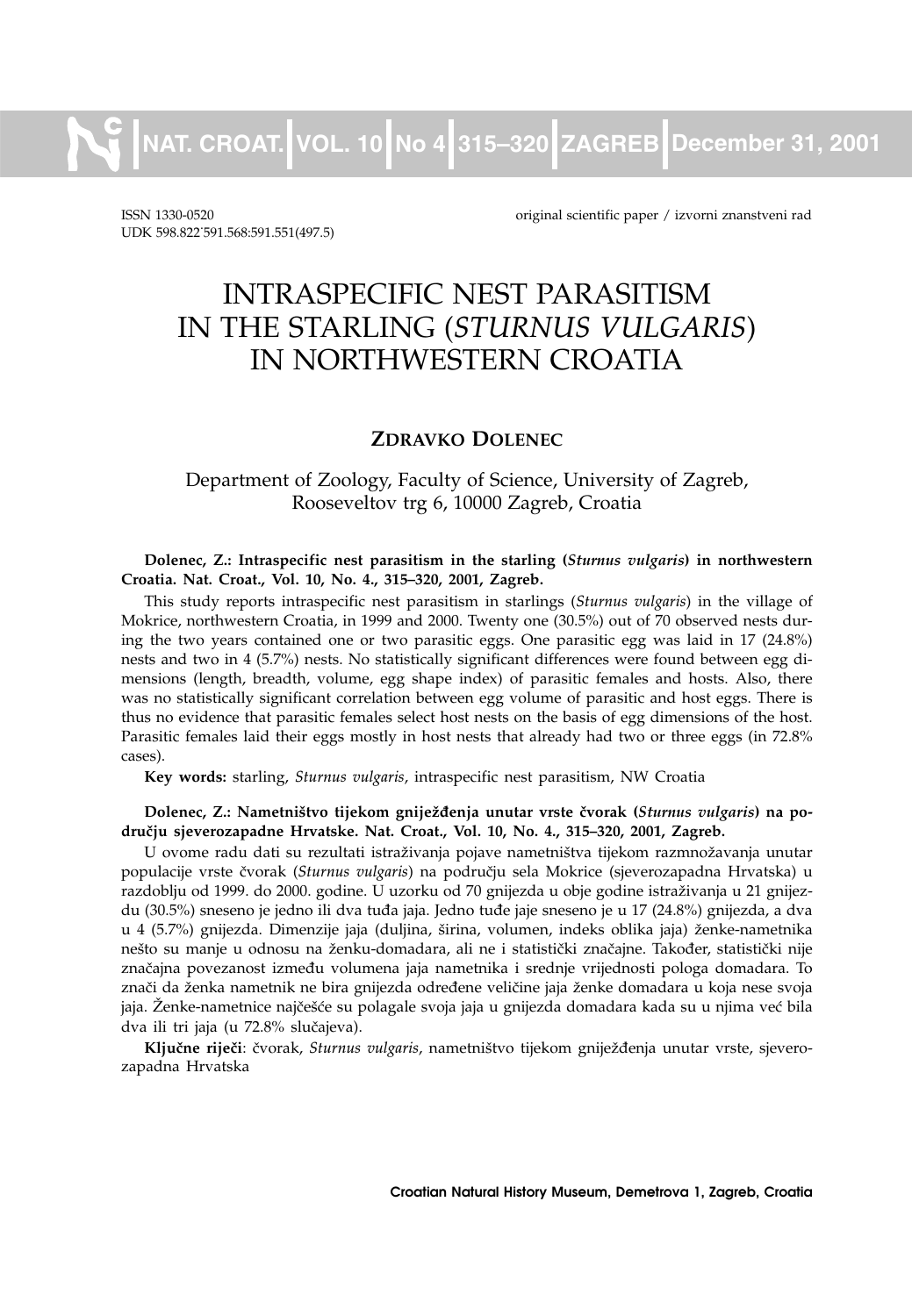#### INTRODUCTION

Nest parasitism has been registered in less than 2% of all bird species (YOM-TOV, 1980). According to POWER *et al*. (1989), a parasite's goal is to lay eggs in the nest of the host at the appropriate time, while the host's goal is to avoid being parasitized. If this is not possible, then the host should attempt to avoid the deleterious consequence of parasitism. Intraspecific nest parasitism is more frequent in waterfowl than in any other group of birds (e.g. ROHWER & FREEMAN, 1989; SORENSON, 1993) but it does occur in some passerines. There are now many studies on the problems of interspecific nest parasitism within the passerines (e.g. YOM-TOV *et al*., 1974; FEARE, 1984; 1991; HÅLAND, 1986; MÖLLER, 1987; EVANS, 1988; GREIG-SMITH *et al*., 1988; BROWN & BROWN, 1989; KENNEDY *et al*., 1989; LOMBARDO *et al*., 1989; PINXTEN *et al*., 1991a; 1991b; ROMAGNANO *et al*., 1993), although it can be difficult to record because intraspecific phenomena can be difficult to observe (e.g. since host and parasite, and their eggs, are often difficult to distinguish) (MACWHIRTER, 1989). In this study, I report the frequency of parasitic egg laying with respect to a population of starlings (*Sturnus vulgaris* L.) in northwestern Croatia.

### MATERIALS AND METHODS

Intraspecific nest parasitism in the starling was studied during the breeding seasons of 1999 and 2000 in the village of Mokrice  $(46^{\circ}00'N - 15^{\circ}55'E)$  in northwestern Croatia. Starlings from the study area wintered in Italy, Algeria, Tunisia and Morocco (DOLENEC, 1994), and returned to their nesting area in late February and early March (DOLENEC, 1998). Male yearlings do not breed, but some female yearlings do (DOLENEC, 1997). Females begin nesting in early to mid – April (DOLENEC, 1999). Thirty five nests, all in nestboxes, were observed in both breeding seasons. All new eggs were measured (length and breadth to nearest 0.01 mm) with sliding callipers and marked with permanent ink. The analysis includes the mean value of clutch size of both host and parasitic eggs. If one clutch contained two parasitic eggs, we took their mean value for the analysis. The nests were inspected every day between 3 and 5 p.m. The disturbance of birds was minimal. There was no female bird hunting in the colonies where the parasitism was observed. Since the weather conditions in the egg laying period in 1999 and 2000 were very similar, both years were analyzed together. Egg volume was calculated according to HOYT (1979), and the egg shape index according to SCHÖNWETTER (1967–1979). According to EVANS (1980), intraspecific parasitism can be detected in several ways:  $A - by$  the presence of eggs of different colour, shape or size to the rest of the clutch;  $B - by$  capturing two females using one nest-box;  $C - by$  finding two or more eggs laid on the same day;  $D$ – by electrophoresis of blood proteins.

According to PINXTEN *et al*. (1993) and SMITH & VON SCHANTZ (1993), DNA fingerprinting will allow more accurate determination of the incidence of this behaviour, but studies have so far been limited to colonies where brood parasitism appears uncommon. I recognized parasitically laid eggs by colour differences, shape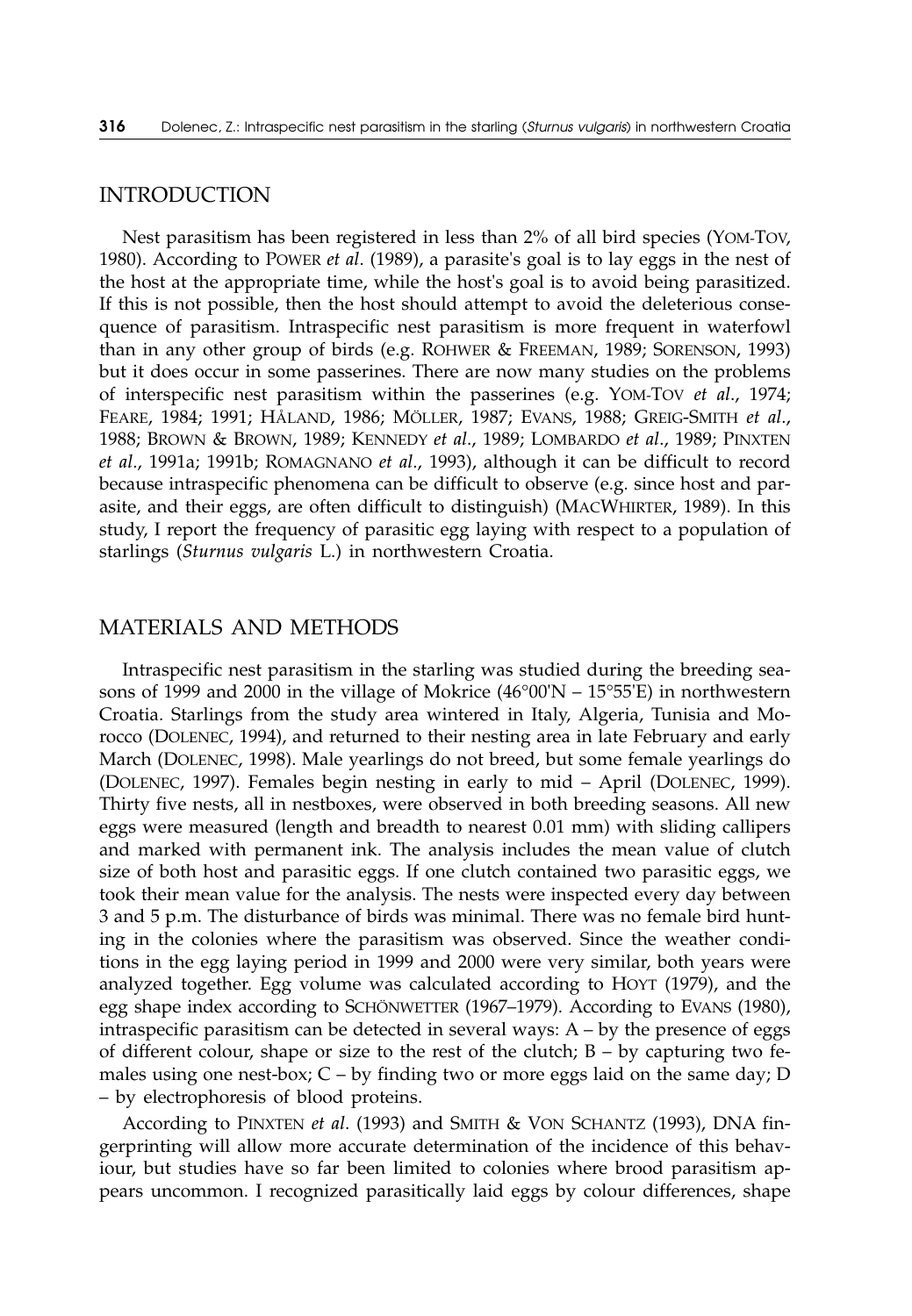and size from the other eggs in the clutch and by the appearance of two eggs laid the same day (Fig. 1). The latter is considered strong presumptive evidence of parasitism (e.g. MARTIN, 1984; COLWELL, 1986; SEMEL *et al*., 1988).

### RESULTS AND DISCUSSION

Intraspecific nest parasitism, where some female starlings lay eggs in other starlings' nests, was first recorded by YOM-TOV *et al*. (1974), but this behaviour has also proved to be common and widespread (FEARE, 1996). In 1999, 10 (28.6%) out of 35 nests contained parasitic eggs. In 9 nests (25.7%) one parasitic eggs was found, and 1 nest contained two parasitic eggs (2.9 %). In 2000, parasitic eggs were found in 11 nests (31.4%), 8 nests containing one parasitic egg (22.9%) whereas 3 nests had two parasitic eggs (8.6%). Some authors mention even more frequent intraspecific nest parasitism: POWER *et al*. (1989) registered 33.3% nests with parasitic eggs and other authors registered up to 37% of nests with parasitic eggs (e.g. ROMAGNANO *et al*., 1990, PINXTEN *et al*., 1991a). POWER *et al*. (1989) also found even more than two parasitic eggs in one nest.

Tab. 1 shows mean egg dimensions of host and parasitic eggs. Host eggs were not significantly different in length, breadth, volume or shape index in relation to parasitic eggs, all p>0.05. The correlation between mean egg volume of host and



**Fig. 1.** Four host eggs (1, 2, 3, 4) and one parasitic egg laid on day 3 in the species *Sturnus vulgaris* in the village of Mokrice.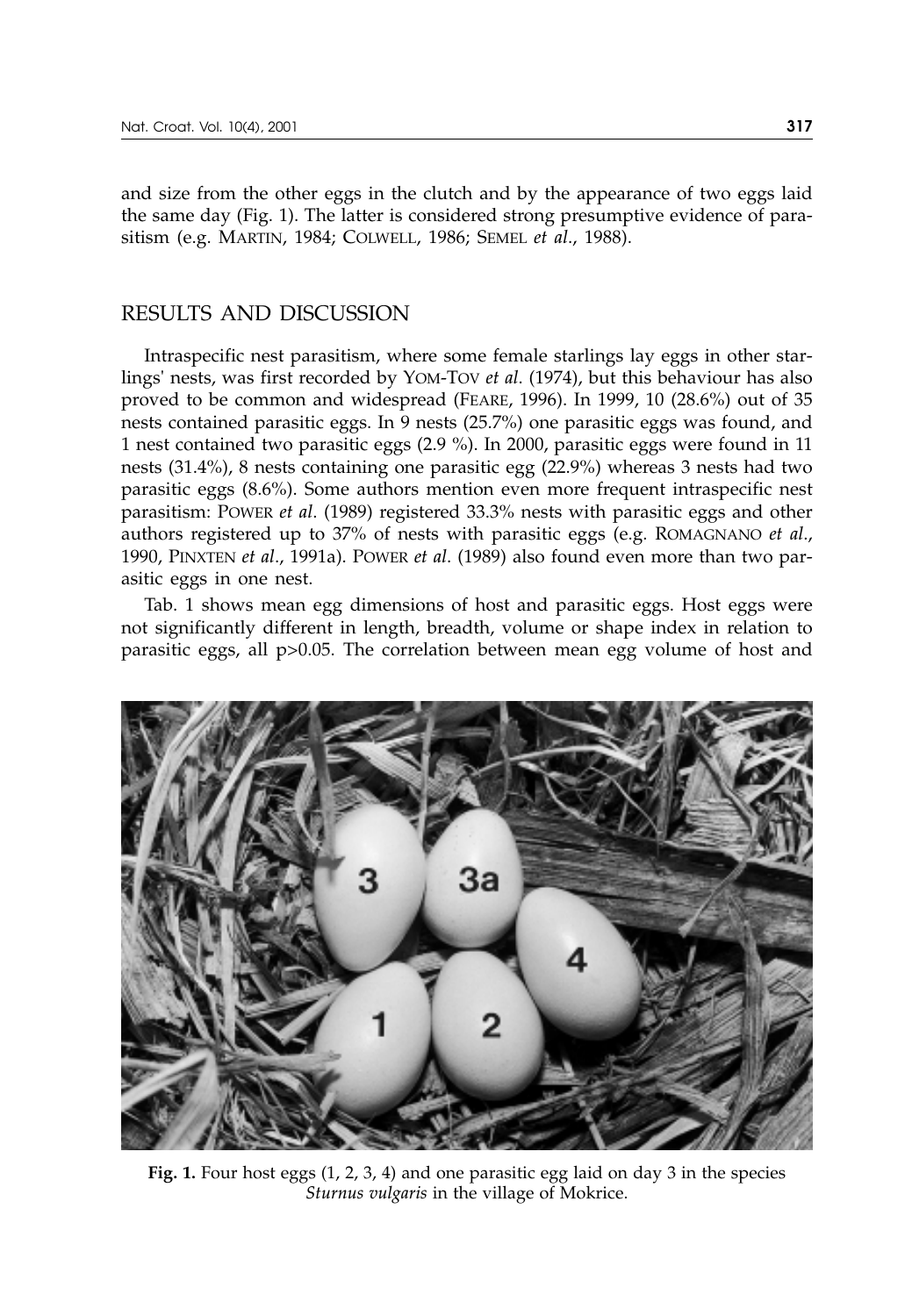**Tab. 1.** Dimensions of host eggs (HE, mean clutches) and parasitic eggs (PE) of the starling in the village of Mokrice during 1999–2000 (only first clutches included). For four clutches with two parasitic eggs, we took the mean value.

| variable        |           | mean  | <b>SD</b> | range         | N               | p    |
|-----------------|-----------|-------|-----------|---------------|-----------------|------|
|                 | HE        | 29.29 | 0.83      | 27.52-30.43   | 21 <sup>a</sup> |      |
| length (mm)     |           |       |           |               |                 | n.s. |
|                 | PE        | 28.99 | 1.28      | 26.18-30.91   | $21^{\rm b}$    |      |
|                 | <b>HE</b> | 21.29 | 0.43      | 20.42-22.36   | 21 <sup>a</sup> |      |
| breadth (mm)    |           |       |           |               |                 | n.s. |
|                 | PE        | 21.37 | 0.84      | 19.21-22.69   | $21^{\rm b}$    |      |
|                 | HE        | 6771  | 448.33    | 6229-7517     | 21 <sup>a</sup> |      |
| volume $(mm^3)$ |           |       |           |               |                 | n.s. |
|                 | PE.       | 6751  | 649.75    | 4922-7569     | $21^{\rm b}$    |      |
|                 | <b>HE</b> | 1.37  | 0.06      | $1.27 - 1.43$ | 21 <sup>a</sup> |      |
| shape index     |           |       |           |               |                 | n.s. |
|                 | PE        | 1.36  | 0.06      | $1.26 - 1.45$ | $21^{\rm b}$    |      |

 $a = number of clutches$ ,  $b = number of eggs$ 

n.s. = not significant, p>0.05

parasitic eggs (Pearson's correlation, r=0.19; p>0.05; n=21) showed no statistical significance (Fig. 2).

EVANS (1988) proposed four possible causes of intraspecific nest parasitism in starlings:  $A - a$  female that lays eggs in other birds' nests, called a »professional«



**Fig. 2.** Correlation coefficients between host eggs and parasitic eggs of the starling in the village of Mokrice during 1999–2000 (only first clutches included). For four clutches with two parasitic eggs, we took the mean value.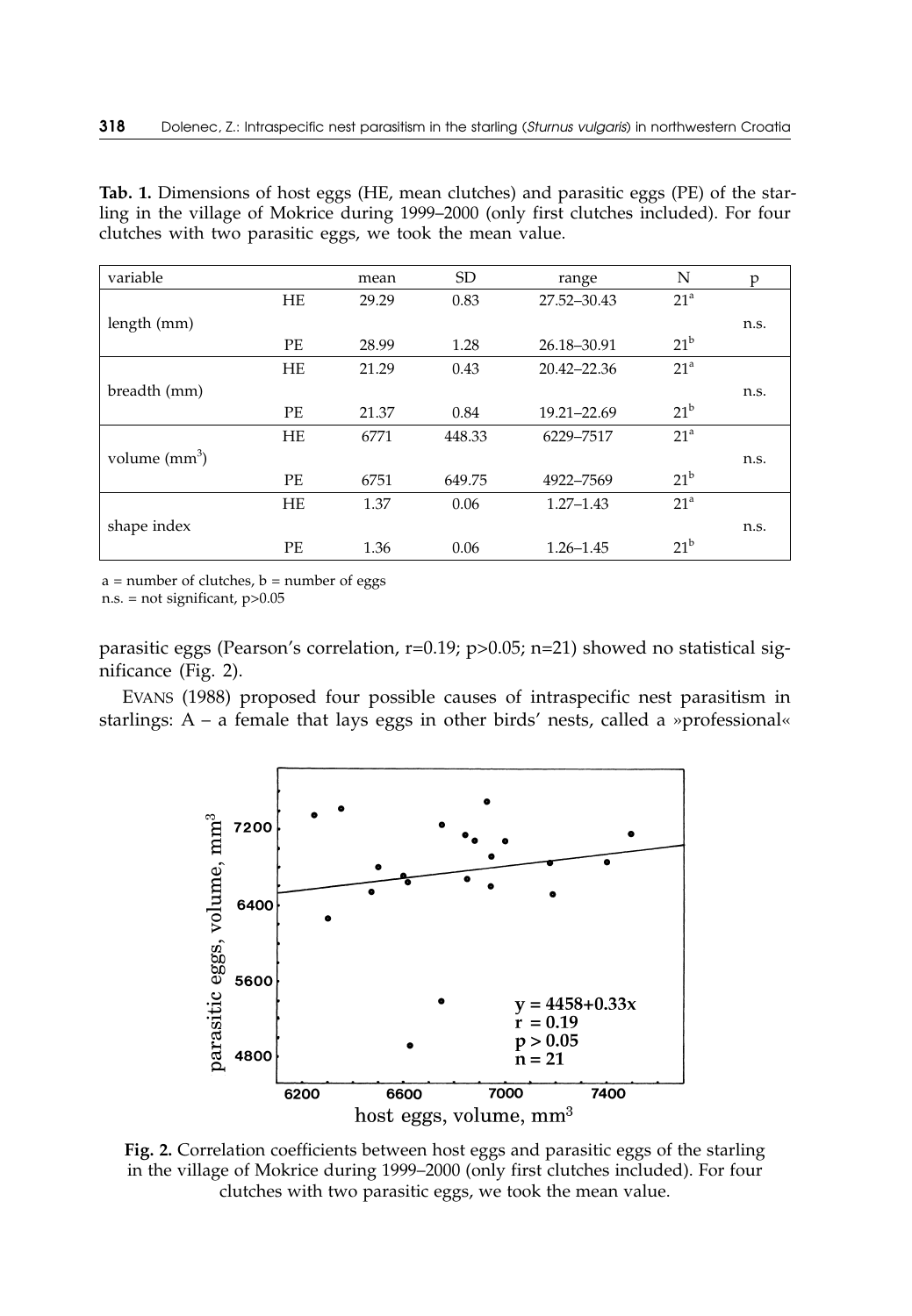parasite;  $B - a$  paired female with an unsuccessful nest;  $C - a$ n unpaired female that paired with a male which already has a female mate and D – a paired female competing for the nest of another pair. My observations showed that these samples of parasitism were also present in the territory of this study. According to FEARE (1991), disturbance of the starling population during breeding can increase the incidence of parasitic behaviour. Further studies with carefully selected methods are necessary to provide answers to questions on intraspecific nest parasitism.

*Received November 11, 2000*

#### **REFERENCES**

- BROWN, C. R. & BROWN, M. B., 1988: The costs and benefits of egg destruction by conspecifics in colonial Cliff Swallows. Auk 105, 737–748.
- COLWELL, M. A., 1986: Intraspecific brood parasitism in three species of prairie-breeding shorebirds. Wilson Bull **98**, 473–475.
- DOLENEC, Z., 1994: Regular migrations of the autochthonous Starling (*Sturnus vulgaris* L.) of the Hrvatsko Zagorje Region (north-west Croatia). Riv. ital. Orn., Milano, 64, 14–20.

DOLENEC, Z., 1997: Supplement of Nesting Habits of Starling (*Sturnus vulgaris L.*) on the Territory of North-west Croatia. Larus **46**, 120–125.

- DOLENEC, Z., 1998: The return of the local breeding population of starlings (*Sturnus vulgaris L.*) from their wintering quarters to the area of Hrvatsko Zagorje (NW Croatia). Natura Croatica **7**(2), 121–126.
- DOLENEC, Z., 1999: The laying dates of starlings (*Sturnus vulgaris*) in north-west Croatia. Ornis Svecica **9**(4),124–126.
- EVANS, P. G. H., 1980: Population genetics of the European starling *Sturnus vulgaris*. D. Phil. thesis, University of Oxford.
- EVANS, P. G. H., 1988: Intraspecific nest parasitism in the European Starling *Sturnus vulgaris*. Anim. Behav. **36**, 1282–1294.
- FEARE, C., 1984: The Starling. Oxford University Press, Oxford.
- FEARE, C. J., 1991: Intraspecific nest parasitism in Starling *Sturnus vulgaris*: Effects of disturbance on laying females. Ibis **133**, 75–79.
- FEARE, C. J., 1996: Studies of West Palearctic birds 196. Common Starling *Sturnus vulgaris*. Brit. Birds **89**, 549–568.
- GREIG-SMITH, P. W., FEARE C. J., FREEMAN, E. M. & SPENCER, P. L., 1988: Causes and consequences of egg size variation in the European Starling *Sturnus vulgaris*. Ibis 130, 1–10.
- HÅLAND, A., 1986: Intraspecific brood parasitism in Fieldfares *Turdus pilaris* and other passerine birds. Fauna Norv. Ser. C. 9, 62–67.
- HOYT, D. F., 1979: Practical methods of estimating volume and fresh weight of bird eggs. Auk 96, 73–77.
- KENNEDY, E. D., STOUFFER, P. C. & POWER, H. W., 1989: Postovulatory follicles as a measure of clutch size and brood parasitism in European Starlings (*Sturnus vulgaris*). Condor **91**, 471–473.
- LOMBARDO, M. P., ROMAGNANO, L. C., HOFFENBERG, A. S., STOUFFER, P. C. & POWER, H. W., 1989: Egg removal and intraspecific brood parasitism in the European Starling (*Sturnus vulgaris*). Behav. Ecol. Sociobiol. **24**, 217–223.
- MACWHIRTER, R. B., 1989: On the rarity of intraspecific brood parasitism. Condor 91, 485–492.
- MARTIN, K., 1984: Intraspecific nest parasitism in Willow Ptarmigen. J. Field Ornithol. **55**, 250–251.
- MÖLLER, A. P., 1987: Intraspecific nest parasitism and anti-parasite behaviour in Swallows, *Hirundo rustica*. Anim. Behav. **35**, 247–254.